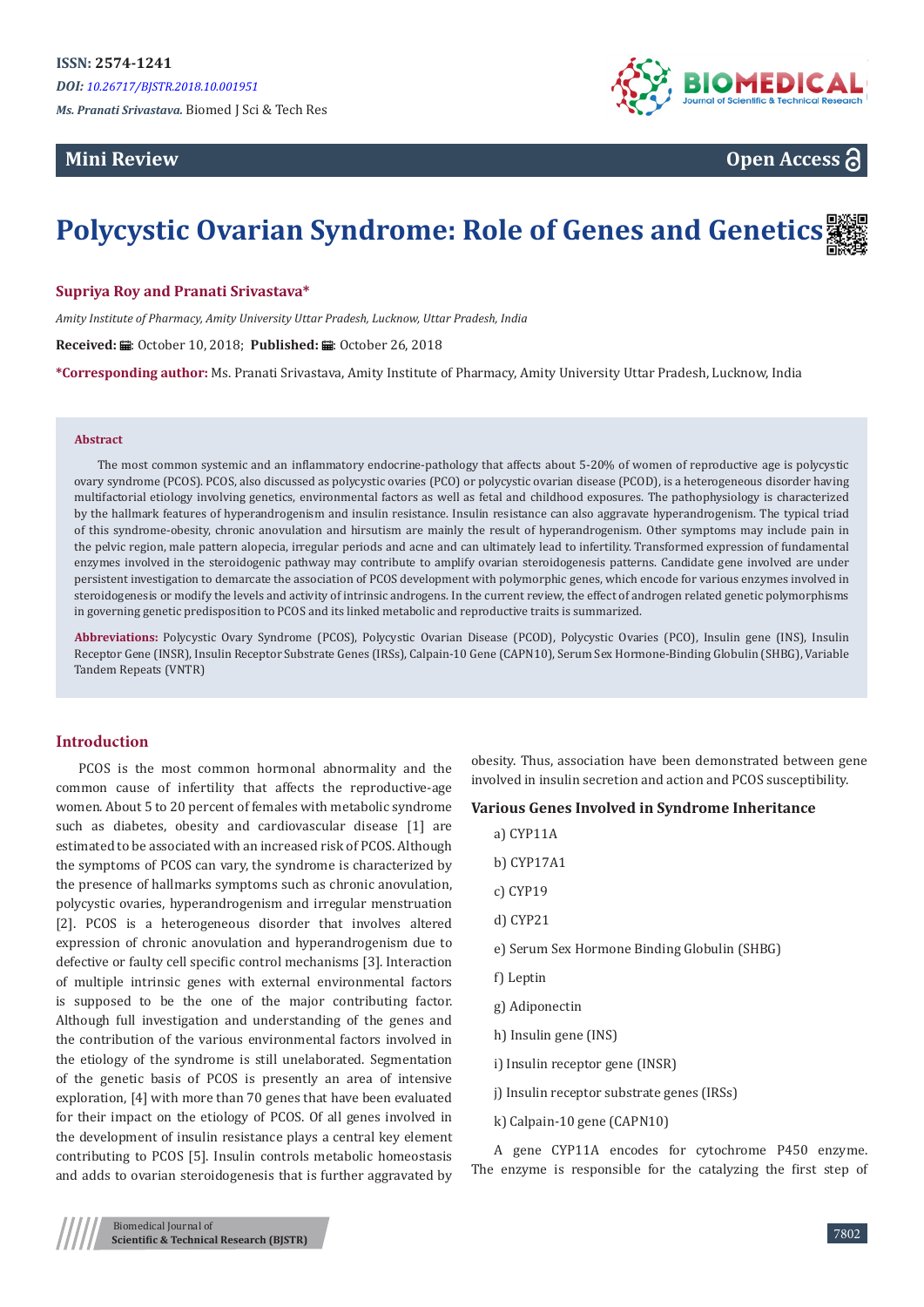steroidogenesis i.e. conversion of cholesterol into progesterone [6-10]. Several investigational studies confirmed the confirmation for the association of CYP11a with the pathogenesis of PCOS. The expression of CYP17 is also dysregulated at the level of mRNA stability in PCOS theca cells. CYP19 is responsible for the conversion of androgen to estrogen [11]. Enzyme complex aromatase is encoded by CYP19 and deficiency of aromatase in PCOS follicles leads to excess androgen production and thereby improper follicle development. 21-Hydroxylase enzyme encoded by CYP21 converts 17-hydroxyprogesterone into 11-deoxycortisol which is another main step in ovarian or adrenal steroidogenesis. An increased level of serum 17-hydroxyprogesterone have been investigated in women with PCOS which the result of mutation of CYP21 gene may be [12]. A gene (AR) located at Xq11-12 encodes for the androgen receptor. Various studies established that an increased level of androgen receptor activity associated with decreased number of CAG [13-15] repeats could explain hyperandrogenism and symptoms associated with it in PCOS women. Serum Sex Hormone-Binding Globulin (SHBG) [16] produced by hepatocytes is a homodimer glycoprotein that is encoded by 4-kb gene. Low levels of SHBG are estimated in patients with hyperandrogenism and PCOS.

The adipocytokines genes such as adiponectin and leptin have been explored as one of the major candidate genes involved in the pathogenesis of PCOS. Leptin help to regulate energy balance. Higher percentage of body fat higher the leptin is released by adipocytes [17-19]. Elevated levels of leptin have been observed in women with PCOS. Leptin not only aids in the production of steroid hormones in the ovary but also stimulate reproductive system that contribute to ovarian overproduction of androgens and hyperandrogenemia [20]. Both insulin and obesity contribute to the elevated leptin levels because of increased leptin mRMA in adipocytes. Research studies demonstrated that free leptin index is elevated, and leptin receptor are decreased in case of PCOS. It can also be possible that leptin levels are elevated secondary to hyperinsulinemia as consequence of insulin-stimulated synthesis of leptin [21] Both leptin and insulin support ovarian overproduction of androgens and lead to hyperandrogenism and express a positive relationship between leptin and insulin in PCOS. Polymorphism of adiponectin gene T45G and G276T are found to be allied with insulin resistance and obesity.

But results depicting the relation between the gene polymorphisms and serum adiponectin level are still conflicting. However, it has been observed that serum adiponectin levels are lowered by the carriers of G allele in PCOS. Polymorphism of variable tandem repeats (VNTR) in the insulin gene (located at the 5 regulatory region of INS) has been found accountable for directing the rate of transcription of insulin. It showed an extensive outcome on the insulin resistance and hyperinsulinemia in PCOS. The male-pattern baldness has also been observed to be associated with INS VNTR polymorphisms. A heterotetrametric glycoprotein, insulin receptor is encoded by the gene INSR positioned at the chromosome 19. An extensive region of the chromosome so called 19p13.2 was explored to be associated with D19S884. Data suggest that the insulin resistance in PCOS women can be the outcome of

mutations of INSR. Insulin resistance has also found to be allied with polymorphisms of insulin receptor substrate genes such as IRS1 and IRS2.

The polymorphic influence of Gly972Arg IRS-1 and of Gly1057Asp IRS-2 [22] was scrutinized in non-diabetic women with PCOS and the results revealed that the Gly972Arg IRS-1 was more ubiquitous in patients resistant to insulin than non-insulin resistant patients. Insulin secretion and physiology is governed by a cysteine protease called calpain-10. Calpain-10 is encoded by gene CAPN10. Effect of gene variation in the CAPN10 may have part in the pathogenesis of PCOS. 112/121 haplotype of calpain gene is supposed to possess higher risk for the development of the PCOS.

## **Conclusion**

PCOS is a common endocrine ailment that has a robust genetic part and is characterized by symptoms like polycystic ovaries, hyperandrogenemia, and menstrual irregularity. PCOS is a multifactorial and a complex reproductive pathology wherein a diversity of influencing genes interacts with various lifestyles and environmental factors to produce etiology. More than 70 candidate genes have been assessed for an underlying role in PCOS during the past decade. However, because of underpowered studies and complex genetic and phenotypic heterogeneity, the results of many of these studies remain inconclusive. Studies demonstrated that the PCOS has a heritable nature that has led to the enormous population studies endeavoring to determine the role of various genes that influence PCOS using the candidate gene approach. The appropriate tools such as correctly sized PCOS cohorts and genetic reagents are now considered to carry out extensive studies to analyze the genetic basis of PCOS. This may lead promising and productive effects in coming 10 years for the proper management and treatment of the syndrome.

#### **References**

- 1. [Mykhalchenko K, Lizneva D, Trofimova T, Walker W, Suturina L, Diamond](https://www.ncbi.nlm.nih.gov/pubmed/28602111) [MP et al. \(2017\) Genetics of polycystic ovary syndrome. Expert Rev Mol](https://www.ncbi.nlm.nih.gov/pubmed/28602111) [Diagn 17\(7\): 723-733.](https://www.ncbi.nlm.nih.gov/pubmed/28602111)
- 2. [Azziz R, Carmina E, Chen Z, Dunaif A, Laven JS, Legro RS, et al. \(2016\)](https://www.ncbi.nlm.nih.gov/pubmed/27510637) [Polycystic ovary syndrome. Nat Rev Dis Primers 2: 16057.](https://www.ncbi.nlm.nih.gov/pubmed/27510637)
- 3. [Lizneva D, Suturina L, Walker W, Brakta S, Gavrilova Jordan L, Azziz R](https://www.ncbi.nlm.nih.gov/pubmed/27233760) [et al. \(2016\) Criteria, prevalence, and phenotypes of polycystic ovary](https://www.ncbi.nlm.nih.gov/pubmed/27233760) [syndrome. Fertil Steril 106\(1\): 6-15.](https://www.ncbi.nlm.nih.gov/pubmed/27233760)
- 4. [Sheikhha Mohammad Hasan, Kalantar Seyed Mehdi, Ghasemi Nasrin](http://www.bioline.org.br/pdf?rm07001) [\(2007\) Genetics of polycystic ovary syndrome. Iran J Reprod Med Winter](http://www.bioline.org.br/pdf?rm07001) [5\(1\): 1-5.](http://www.bioline.org.br/pdf?rm07001)
- 5. [Gunning MN, Fauser BCJM \(2017\) Are women with polycystic ovary](https://www.ncbi.nlm.nih.gov/pubmed/28457146) [syndrome at increased cardiovascular disease risk later in life?](https://www.ncbi.nlm.nih.gov/pubmed/28457146) [Climacteric 20\(3\): 222-227](https://www.ncbi.nlm.nih.gov/pubmed/28457146).
- 6. [Hoeger K \(2001\) Obesity and weight loss in polycystic ovary syndrome.](https://www.ncbi.nlm.nih.gov/pubmed/11293006) [Obstet Gynecol Clin North Am 28\(1\): 85-97.](https://www.ncbi.nlm.nih.gov/pubmed/11293006)
- 7. [Maliqueo M, Lara HE, Sanchez F, Echiburu B, Crisosto N, et al. \(2013\)](https://www.ncbi.nlm.nih.gov/pubmed/23122578) [Placental steroidogenesis in pregnant women with polycystic ovary](https://www.ncbi.nlm.nih.gov/pubmed/23122578) [syndrome. Eur J Obstet Gynecol Reprod Biol 166\(2\): 151-155.](https://www.ncbi.nlm.nih.gov/pubmed/23122578)
- 8. [Urbanek M \(2013\) The genetics of the polycystic ovary syndrome. Nat](https://www.ncbi.nlm.nih.gov/pubmed/24002403) [Clin Pract Endocrinol Metab 373\(1-2\): 29-38.](https://www.ncbi.nlm.nih.gov/pubmed/24002403)